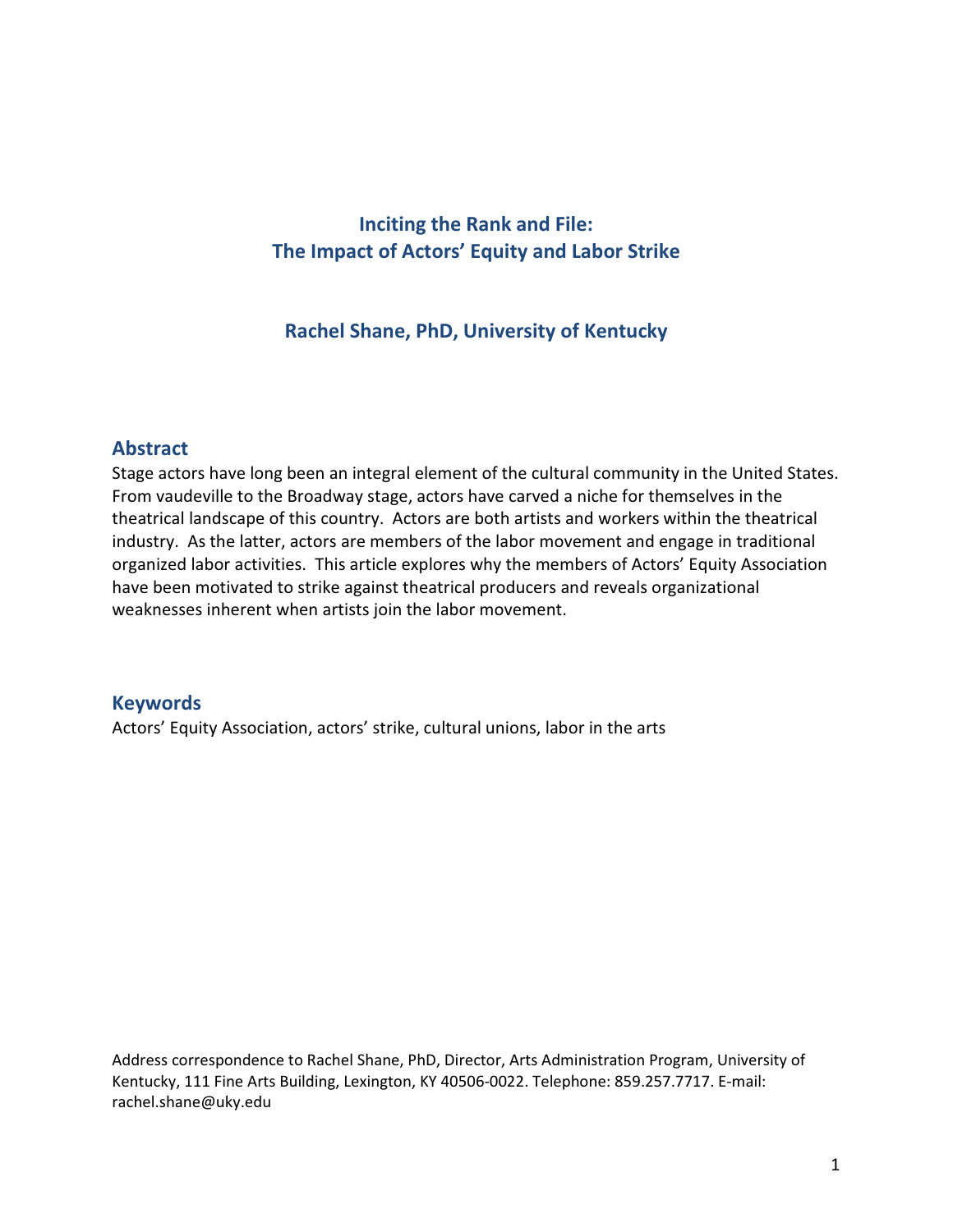# **Introduction**

"It is merely a question how far each actor is ready to be a hero in the fight."

> -- Actor Richard Mansfield wrote in The World, December 2, 1897 of gaining rights for stage actors

Stage actors have long been an integral element of the cultural community in the United States. From vaudeville to the Broadway stage, actors have carved a niche for themselves in the theatrical landscape of this country. Thus, over the years,



Figure 1. Actor Richard Mansfield, 1907. Photo Credit: Wikipedia.

hundreds of books have been published discussing the intricacies of the acting business, with most including a chapter or so on how to join an actors' union. Yet, little has specifically been written on the functionality of the primary theatrical actors' association and union, Actors' Equity Association. Thus, this research considers a relatively unexamined issue on the influence of the union on the theatrical industry. There are two primary questions guiding this investigation: 1) What motivates actors to rise up and strike against theatrical producers? 2) How have strikes impacted Actors' Equity as an organization and the theatrical industry? And 3) How has this been important in the theatrical industry of the United States?

# Conceptual Framework

For centuries, researchers have explored the fundamental questions of how and why organizations function in the manner that they do. Theories have developed from varying fields including political science, sociology, economics, and psychology. Most modern accounts tend to place the beginning of organizational theory with Frederick Taylor's Scientific Management. Taylor's principles focused on how to make work and workers more efficient. Thus, Taylor equated workers with machines. Although Taylor's theories were abandoned for more humanistic treatment of workers, early organizational theory focused on the worker through research on motivation and management as well as institutional structure.

While many of these classic theories of organization studies are referenced today, contemporary theorists began exploring other conditions that may affect the behavior of organizations. The turbulent decades of the 1960s and 1970s had researchers considering whether or not these external conditions affect institutions. This work grew into open systems theory, which focused on organizations within their contextual environments. Further research began to consider the dynamics of power and authority on organizational functions.

These works served as precursors to Pfeffer and Salancik The External Control of Organizations: A Resource Dependence Perspective (1978). In the introduction to the 2003 reprinting of Pfeffer and Salancik's work, Pfeffer discusses the origin of the theory which became known as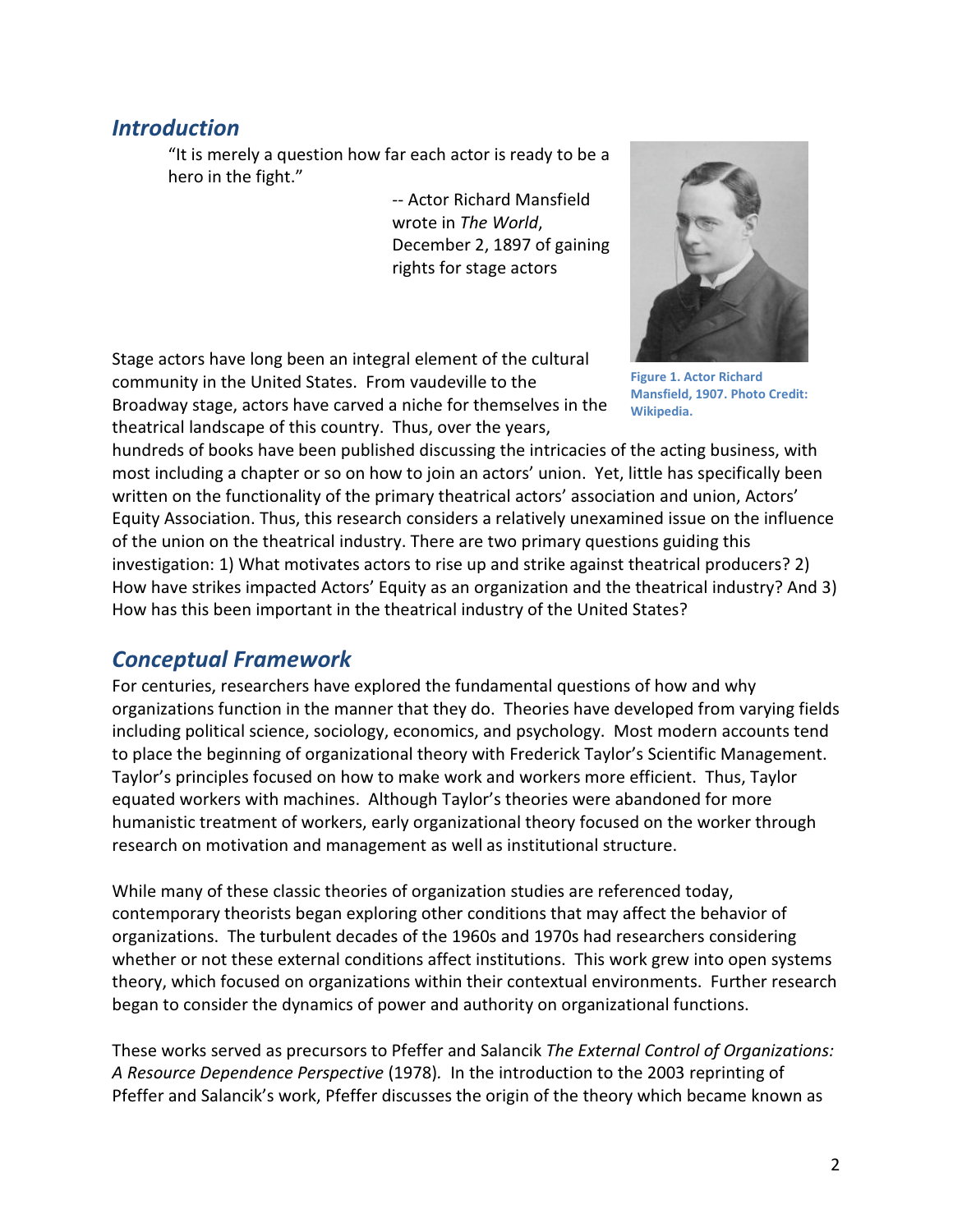resource dependence theory: "The idea was that if you wanted to understand organizational choices and actions, one place to begin this inquiry was to focus less on internal dynamics and the values and beliefs of leaders and more on the situations in which organization were located and the pressures and constraints that emanated from those situations" (xi). Hence, the authors were proposing a shift in thinking about organizational control from an internal management perspective to an external resource perspective. The theory considers not how organizations operate but rather how they survive.

Consequently, the authors break down their theory into three primary considerations: 1) the acquisition of resources by organizations; 2) the organization's survival ability; and 3) the use of resources within the organization to accomplish something. In order to address the first concern, organizations must cope within their social environment in order to attain resources. Next, in order for the organization to survive, it must learn how to adjust to and manipulate its social environments. Finally, an organization must learn to best use the resources it is able to acquire to become internally efficient.

The authors contend that there are two methods for evaluating an organization: 1) effectiveness and 2) efficiency. The authors define organizational effectiveness as the "external standard of how well the organization is meeting the demands of the various groups and organizations concerned with its activities" (37, emphasis added). Organizational efficiency is an "internal evaluation of the amount of resources consumed in the process of doing this activity" (37, emphasis added). While one is an external evaluation and the other an internal evaluation, the authors note that, in order to be effective, the organization must have a realistic understanding of its social environment.

Consequently, the structure of the social environment is characterized by three elements:

- 1) Concentration: the extent to which power and authority in the environment is widely dispersed;
- 2) Munificence: the availability or scarcity of critical resources; and
- 3) Interconnectedness: the number and pattern of linkages, or connections, among organizations.

The authors argue that, "these three characteristics, in turn, determine the relationship among social actors – specifically the degree of conflict and interdependence present in the social system. Conflict and interdependence, in turn, determine the uncertainty the organization confronts" (68). This concept of interdependence exists whenever one organization or actor does not control all of the conditions necessary for the desired outcome. Consequently, virtually all outcomes are interdependent.

Accordingly, organizations have a variety of different mechanisms for coping with interdependence. The authors describe several techniques including: normative coordination, inter-organizational cooperation, organized coordination, as well as law and policy. The technique most relevant to labor unions is the Organized Coordination of Interdependence, which can involve either the creation of trade associations or cartels. Trade associations are collective structures that are developed to provide centralized information and coordination for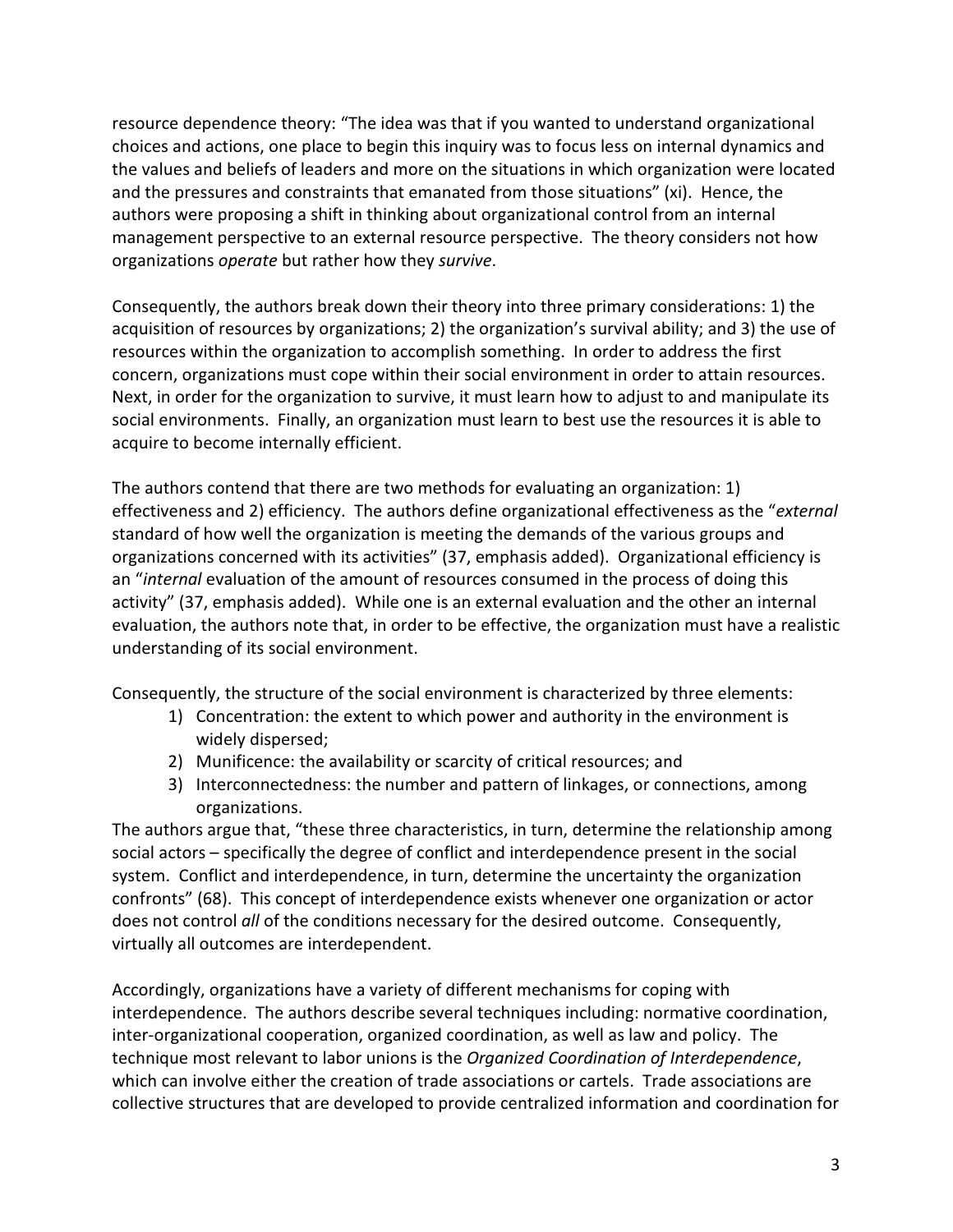a group of organizations in a social environment. Cartels represent Cartels represent coalitions of organizations that have the power to apply sanctions to members who deviate from cartel polices. The<br>benefits of trade associations and cartels both apply to labor unions. benefits of trade associations and cartels both apply to labor unions.

In summary, in The External Control of Organizations: A Resource Dependence Perspective, Pfeffer and Salancik argue that in order to understand an organization and its behavior, one must understand the context of the behavior or "the ecology of the organization." The authors stress the coalitional nature of organizations  $-$  it is not possible to evaluate an organization by concentrating exclusively on the focal organization; it is crucial to also study the coalitions of the focal organization. The authors theorize that the external conditions surrounding the organization are key to understanding how and if an organization will survive. The authors concentrating exclusively on the focal organization; it is crucial to also study the coalitions of<br>the focal organization. The authors theorize that the external conditions surrounding the<br>organization are key to understan dependent on the external sources for resources. Moreover, they argue that organizatio<br>"troubles stem from inaccurate perceptions of external demands" (20). Ultimately, Pfef<br>Salancik argue that an organization's survival i "troubles stem from inaccurate perceptions of external demands" (20). Ultimately, Pfeffer and Salancik argue that an organization's survival is contingent on the organization's ability to adjust to and cope with its social environment. Thus, this examination of Actors' Equity Association will be through the conceptual framework of how the labor union adjusts and copes<br>with its environment through the use of strikes. with its environment through the use of strikes. Pfeffer and Salancik argue that in order to understand an organization and its behavior, one<br>must understand the context of the behavior or "the ecology of the organization." The author<br>stress the coalitional nature of org itional nature of organizations – it is not possible to evaluate an organization b<br>exclusively on the focal organization; it is crucial to also study the coalitions of<br>nization. The authors theorize that the external condi

## Creating a Labor Union for Actors a Labor Union for Actors

In the late 1800s in the United States, the industrial revolution crossed the Atlantic Ocean and farms were gradually replaced with factories. Soon, monopolies, also known as trusts, In the late 1800s in the United States, the industrial revolution crossed the Atlantic Ocean<br>farms were gradually replaced with factories. Soon, monopolies, also known as trusts,<br>flourished as a few people gained control commonplace – U.S. commerce was dominated by those who owned Standard Oil, U.S. Steel,

and American Tobacco. Following this employment trend, laborers no longer cultivated fields; they worked on machinery. Similarly, while theatre had always been an aspect of the American culture, the twentieth century brought formalization and institutionalization to the practice. Theatre took shape as an industry – one that generated profit, employed workers, and contributed to the economy. As theatre transformed into legitimate business, actors began organizing in an effort to



Figure 2 Actors rally during the strike of 1919. Photo Credit: Library of Congress.

represent their needs and interests.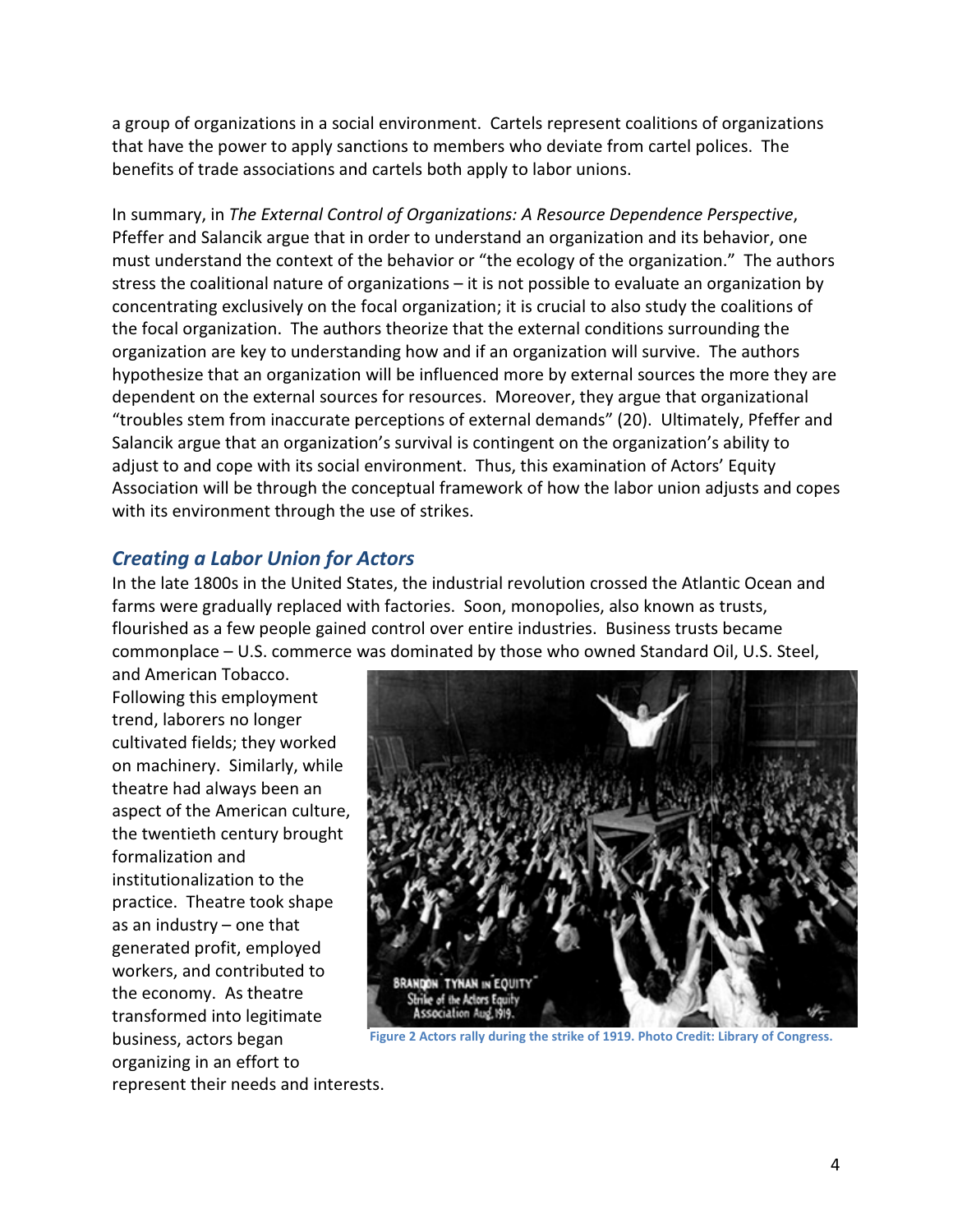By the turn of the 20<sup>th</sup> century, theatrical producers had created something that had never existed in the United States before: "a centralized, national theatre system" (Berheim 67). Correspondingly, actors joined together in an attempt to represent actors' interests in the industry. Initially, the actors' group was opposed to the idea of unionization but after failed attempts to establish a legitimate organization to negotiate, actor leadership came to believe that an alliance with organized labor was necessary in order to gain leverage with theatrical producers and managers.

Actors' Equity Association (AEA) formed as an entity representing actors in 1913. For three years, AEA attempted to negotiate with theatrical producers unsuccessfully. Thus, in 1916 AEA decided to call a membership vote for or against affiliation with the American Federation of Labor (AFL). Francis Wilson, AEA President, expressed his frustration with attempts at negotiation without unionization, "I am perfectly convinced that it is absolutely impossible for us to believe that we can effect an equitable contract between actor and manager unless we adopt just such methods as have been adopted by the musicians' union, by the mechanics' union, and by the unions of the other trades and other professions" (Gemmill 5). By a vote of 718 to 13, the members of Actors' Equity Association authorized its alliance with the American Federation of Labor "at the discretion of the council." However, due to issues joining AFL, it would be another three years before Actors' Equity officially joined the labor movement.

Joining the American Federation of Labor turned out to be just the beginning of the struggle for recognition for the actors' association. Despite, or perhaps because of, Actors' Equity Association's alignment with organized labor, the producers, organized as the Producing Managers' Association (PMA), refused to consistently issue the AEA standardized contract or respond to AEA demands. Frustrated, Equity leadership began considering the possibility of forcing the producers into a closed shop environment. Although, the closed shop was a tactic utilized by trade unionists nationally and internationally, it was regarded as an extremist tactic – too extreme for AEA at the time. Equity membership barely amounted to 40 percent of the actors of the legitimate theatre. AEA's association with the AFL had alienated many performers who were still reluctant to associate their profession with the trade-union movement. Additionally, the national landscape was proving unfriendly to such radical union behavior: the steelworkers and miners were losing their battles, and the fear of Communist activity within organized labor was spreading. Nonetheless, it was not long before the AEA leadership began attempting to convince the rank-and-file, and the producers, that a version of the closed shop was the only option.

Meanwhile, the producers were banding together to form a united front and agree to union breaking tactics including attacking the union leaders, offering advantageous contracts to actors to keep them from joining AEA and organizing a rival company union which the producers ultimately controlled. Subsequently, the producers sent a letter to Equity notifying them that they would not negotiate with them any further.

Actors' Equity leadership knew that they would have to demonstrate their power to the producers if they were to force them to negotiate. Thus, one week later, AEA leaders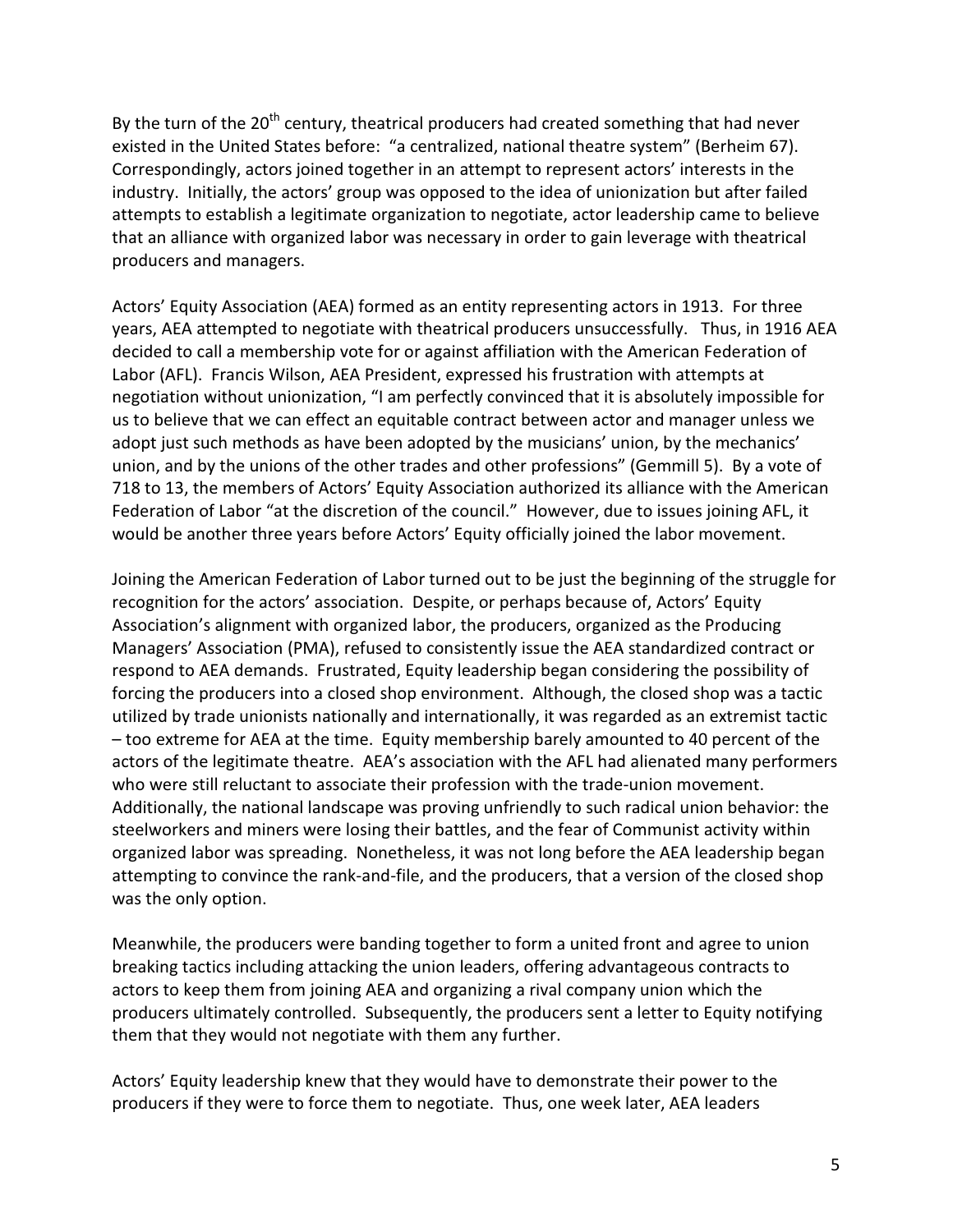instructed the ten Equity members to walk out of rehearsals of the Broadway musical Chu Chin Chow. However, only four members actually responded to the strike call and walked out. The remaining six members resigned from AEA and continued rehearsing. The incident raised significant questions about the support AEA actually had within its own ranks. However, one week later, AEA leaders were able to get members to agree to refuse work from any member of the PMA until the managers had recognized the association as the representative for actors. That evening, approximately 100 actors refused to perform, closing the majority of Broadway's theatres. Thus, on August 7, 1919, the first strike of Actors Equity had begun.

Members of Actors' Equity hoped that a strike would earn them what they desired from the producers – recognition from the producers as the negotiating organization for the actors and a standardized contract with minimum rates of pay, rehearsal pay and coverage of clothing and shoe expenses. To be sure, when it came to the actors, AEA leaders faced several challenges. First, many actors had not been convinced that the best maneuver was to align themselves with organized labor. The leadership had never managed to convince all its membership or potential membership that art and labor were compatible. Second, some actors felt that they had moral and legal obligations to uphold the contracts that they were operating under with the managers. Therefore, they did not feel that they could respond to the call for a strike. Additionally, many actors, specifically those who were not well known, had to face the predicament of choosing between Equity and their own ambitions. With many of the stars out on strike, the situation posed a potential opportunity for these actors to propel themselves into leading roles. Ultimately, however, AEA was effective at convincing the actors of the cause and the newly formed union prevailed.

In the end, the strike of Actors' Equity Association lasted 30 days, forced the closure of 37 plays, and prevented the opening of 16 others in eight cities. The strike had significant monetary costs to both the managers and the actors. It is estimated that the strike cost the managers \$3 million. Whereas, it cost Equity approximately \$5,000 per day which resulted in accumulated debt of over \$120,000. The strike also resulted in the largest membership gain for Equity in its history. When the strike began, Equity had approximately 2,700 members. By the time it was over, the membership had swelled to over 14,000. Many of the AEA members were ultimately dissatisfied with the final agreement that was reached with the producers; nonetheless, the strike had successfully established the power and influence of Actors' Equity Association in the theatrical industry – so much so that it would be over 40 years before another strike occurred.

#### Resource Availability, Control and Use

Pre-unionization, Actors' Equity struggled with its ability to successfully manipulate its social environment. While the Association was able to convince some producers, some of the time, to use its standardized contract, it was unable to integrate any widespread transformations into the industry. Gaining any control in the industry was particularly difficult for Actors' Equity, since there were still plenty of actors who had not joined the new association. However, Actors' Equity was relentless in its pursuit of its initial goal of convincing producers to adopt a standard contract.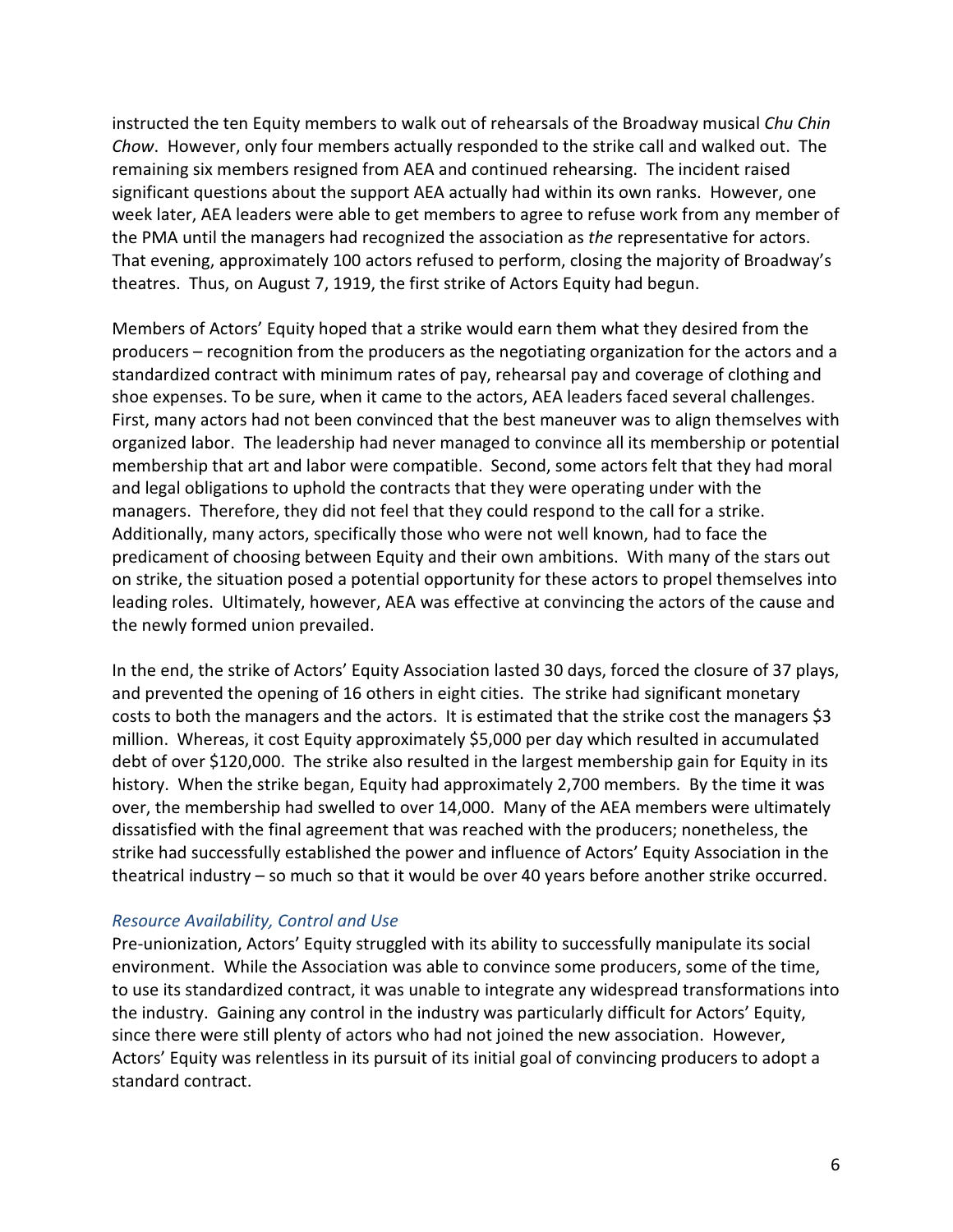## Strikes throughout the 1960s

The 1960s began with unsteady footing for Actors' Equity. Negotiation discord persisted The 1960s began with unsteady footing for Actors' Equity. Negotiation discord persisted<br>between the union and the League of New York Theatres (a name change from the Producing

Managers' Association) throughout the 1950s in regards to Equity's desire to implement a pension plan for its membership. The push for a pension plan was not a concept created by Actors' Equity Association. Pension plans were pension plan for its membership. The push for<br>a pension plan was not a concept created by<br>Actors' Equity Association. Pension plans were<br>a major initiative of the AFL, and later the AFL-CIO, throughout the 1950s. Between 1946 and 1956, the Federation was able to secure pension plans for an additional 55 percent of union members (up from 5 percent to 60 percent in ten years). Of course, employment is typically different for AEA members than for other union workers, who are typically employed by one employer and, thus, a pension plan is based on years of service to that one employer. As Actors' Equity would discover that funding this type of plan for actors would mean considerably different results.

The debate over a pension plan had escalated throughout the 1950s. Thus, by the time Actors' Equity and the League of New York Theatres began negotiating their next contract in 1960, AEA's pension plan was at the center



Figure 3. Moni Ferguson, formerly appearing in Joe Egg, leads the picket line in front of the Brooks Atkinson Theatre. Photo Credit: Actors' Equity Association.

of the discussions. Equity came to the negotiating table asking for a pension plan to be created in which producers would pay seven percent of each actor's salary into the fund. The producers countered with an offer of a scaled plan that would require no payments in the first<br>year, one percent the second and third year, and two percent in the following three years.<br>Certainly, other contractual issues year, one percent the second and third year, and two percent in the following three years. Certainly, other contractual issues were being negotiated as well, but it was the pension plan that deadlocked talks. And, as the deadline neared, neither party was willing to compromise on its pension plan terms. that deadlocked talks. And, as the deadline neared, neither party was willing to compromi:<br>its pension plan terms.<br>The deadline passed without a compromise; and, as threatened by Actors' Equity, the AEA

leadership ordered the shutdown of one production. The League had vowed that if AEA members went on strike in any production, the producers would shutdown the rest. And so members went on strike in any production, the producers would shutdown the rest. And so<br>they did. The other 21 productions on Broadway were closed as well as the seven shows on the road. The lights of Broadway were darkened - the producers calling it a strike and the actors calling it a lockout. Either way, no one was working. Notably, when the blackout on Broadway they did. The other 21 productions on Broadway were closed as well as the seven shows on the road. The lights of Broadway were darkened – the producers calling it a strike and the actors calling it a lockout. Either way, n to authorize the strike came mainly from the unemployed membership (Broadway Blackout,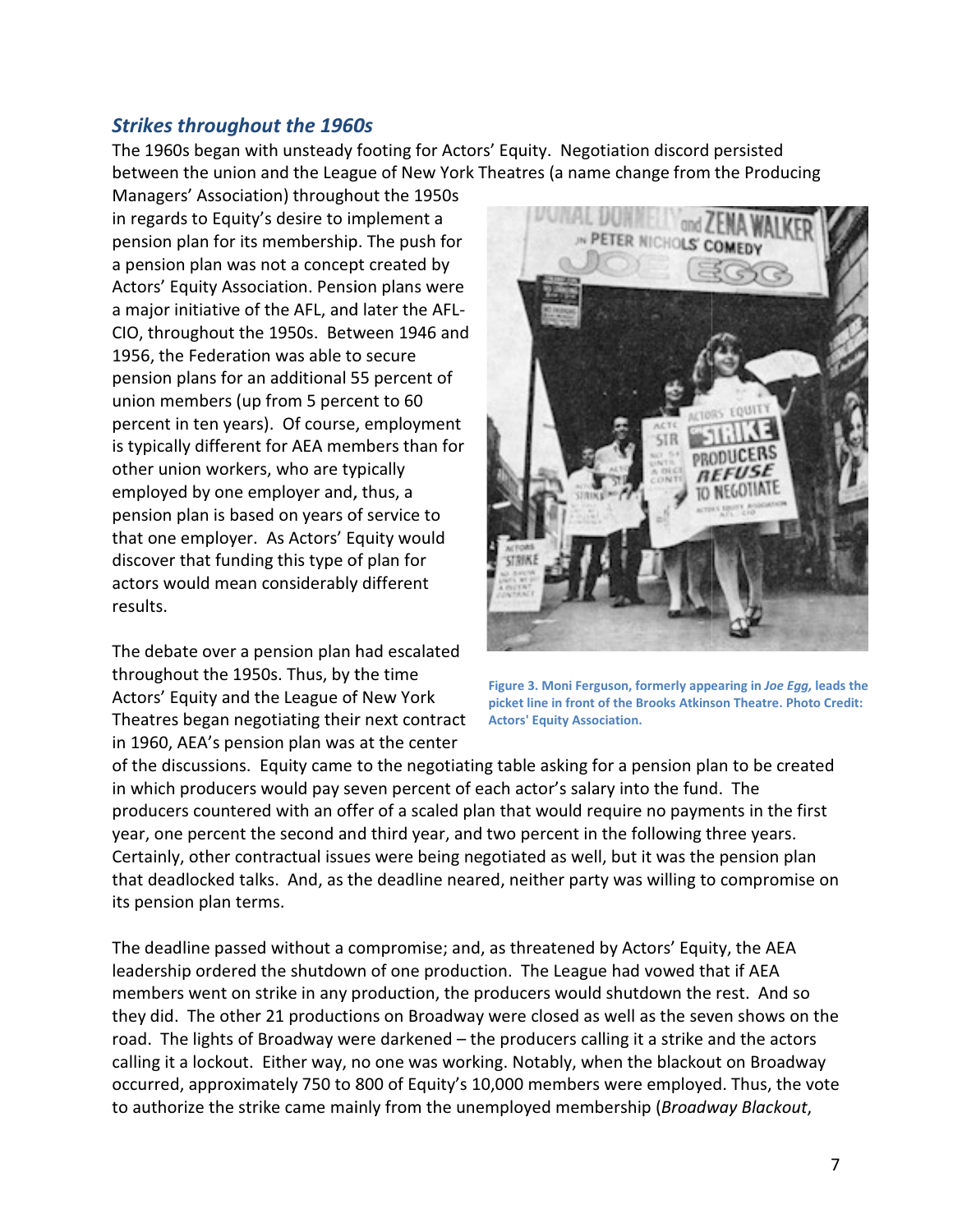June 1960). It would be 11 days before Broadway reopened. Finally coming to terms on June 10, the producers and actors agreed to an altered pension plan.

The second strike of AEA ended when 19 of the 22 closed productions reopened on Broadway (three shut down permanently). The shutdown was estimated to have resulted in the loss of \$1,260,000 in gross receipts to theatres and \$220,000 in salaries to actors. The strike also immobilized some 4,000 workers in connected fields (stagehands, musicians, electricians, etc.). Unfortunately, the strained relationship between actors and League producers did not dissipate as the decade progressed. In fact, the strike of 1960 would be the first of three strikes in the decade – one corresponded with each contract negotiation with the League of New York Theatres.

Over the next four years, the economic state of Broadway had deteriorated. Broadway hit a record low in terms of new productions and the return on investment. Despite the producers' grumbling over the increasing financial difficulties of profiting on Broadway, Actors' Equity entered the next negotiations in 1964 with numerous demands including a 14 percent wage increase. Failed negotiations with the producers resulted in another strike by actors. In order to end the dispute and minimize the economic effects of a Broadway shut down, New York City Mayor Robert F. Wagner intervened on the first day of the shutdown. As a result, an agreement was reached within 27 hours, which resulted in an 11 percent increase in wages for actors over four years as well as 6.5 percent increase in road show wages, a six-day rehearsal week (instead of seven), a quota system for hiring alien actors (a maximum of 30 percent of the cast can be of alien status), and the inclusion of a non-discrimination clause in the contract.

Over the following four years, the economic situation on Broadway improved little. The producers were facing compounded financial constraints as the other theatrical workers attempted unionization. When contract negotiations between the actors and producers began again in 1968, Actors Equity came to the table asking for a 54 percent weekly wage increase for its members (\$200 minimum up from \$130 weekly). Additionally, Equity sought a 60 percent increase in road pay as well as a reduction in the contract renewal period from the current four years to 30 months (in addition to allowing more frequent renegotiations of the contract, the time reduction would mean that contract negotiations would occur during mid-season rather than the slow theatrical month of June which would provide leverage for a strike threat); control over the hiring of alien actors; and no reduction in chorus contracts during the life of a musical. Actors' Equity argued that the increase was necessary because, "The cost of living is going up. Every minute they [the League] wait, the cost goes up" (New York Times 1968). The cost of living had increased since the last contract negotiations in 1964 rising 12.26 percent between 1964 and 1968. Producers offered a 30 percent wage increase for Broadway and road show actors; wanted to keep the four year contract period; desired to keep the regulations over the employment of alien actors to the Federal Immigration authority jurisdiction; and wanted the option of reducing chorus contracts if chorus members resigned from the show.

Once again, the actors and producers failed to reach a compromise, and on June 17, 1968, productions on Broadway and the road, were shutdown due to an actor strike. During this third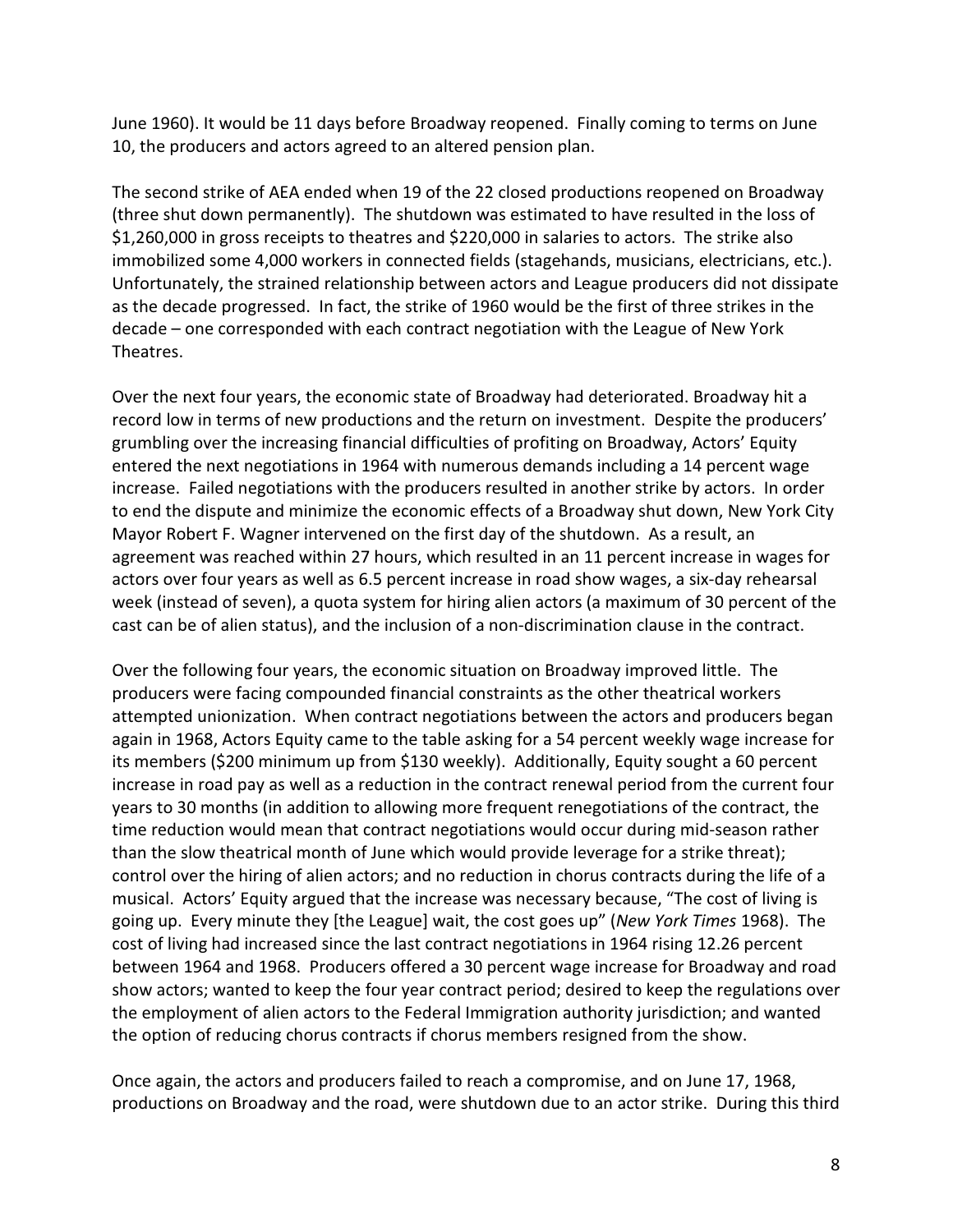strike in eight years, 19 Broadway productions and 10 road shows were closed. Once again the Mayor of New York City (now John Lindsay) had to intervene in order to settle the strike. Following a three day strike, the actors and producers compromised on a three-year contract which increased weekly wages 20 percent (10 percent lower than the League had offered prior to the strike) and allowed for the diminution of chorus members after 20 weeks if the members voluntarily left the production. The groups also agreed to a case-by-case solution regarding the issue of alien employment, and in case of a dispute, a third-party arbitrator would be utilized. Following the strike resolution, 16 shows reopened on Broadway, but three were permanently closed.

As the first strike of the decade had, the last revealed fractures among the Equity membership. Again, in this instance, there was a split between those few actors who were actually employed (300 on Broadway and 500 on the road) and the remaining 15,000 members who did not have production contracts. The article "Many Broadway Stars Angered by Equity Strike" in the New York Times, quoted actor Betsy Palmer:

> It's really ridiculous. I refuse to picket. I was at that last meeting, and I got tired of hearing actors running down producers, especially David Merrick [the most active producer on Broadway in the 1960s]. Where would we be without the producers? And this criticism of Mr. Merrick – look at all the employment he has provided actors each season. (1968)

Additionally, some actors recognized the financial struggles of the producers, stating that Actors' Equity has asked "for too much without realizing that they are inflicting a greater burden on a theatre that is now staggering along under increasing costs" ("Many Broadway Stars…" 1968).

#### Resource Availability, Control and Use

Perhaps more so than in any previous timeframe, the 1950s and 1960s prove to be a difficult period to assess resource reliance due to the explosion of divergent theatrical venues. No longer were actors overly dependent on the employment opportunities offered by Broadway and road show producers. Actors were now free to pursue careers outside of the confines of Broadway (e.g. regional theatres).

By the end of the 1960s, Actors' Equity successfully completed the process of normalizing the utilization of unionized actors in nearly all types of theatrical venues except Off Broadway and Off Off Broadway. Pfeffer and Salancik contend that, "if most actors conform to normative expectations, then it becomes feasible for stable and regular relationships to be maintained" (147). The authors tell us that this process, called the Normative Coordination of Interdependence, typically occurs during times of social uncertainty as a tool to assist in the predictability of interconnectedness and resource availability. Indeed, the theatrical industry and Actors' Equity were experiencing great uncertainty as the Broadway sector deteriorated. Therefore, the industry, led by Actors' Equity Association, mobilized to create norms that would increase the consistency and reliability of the field.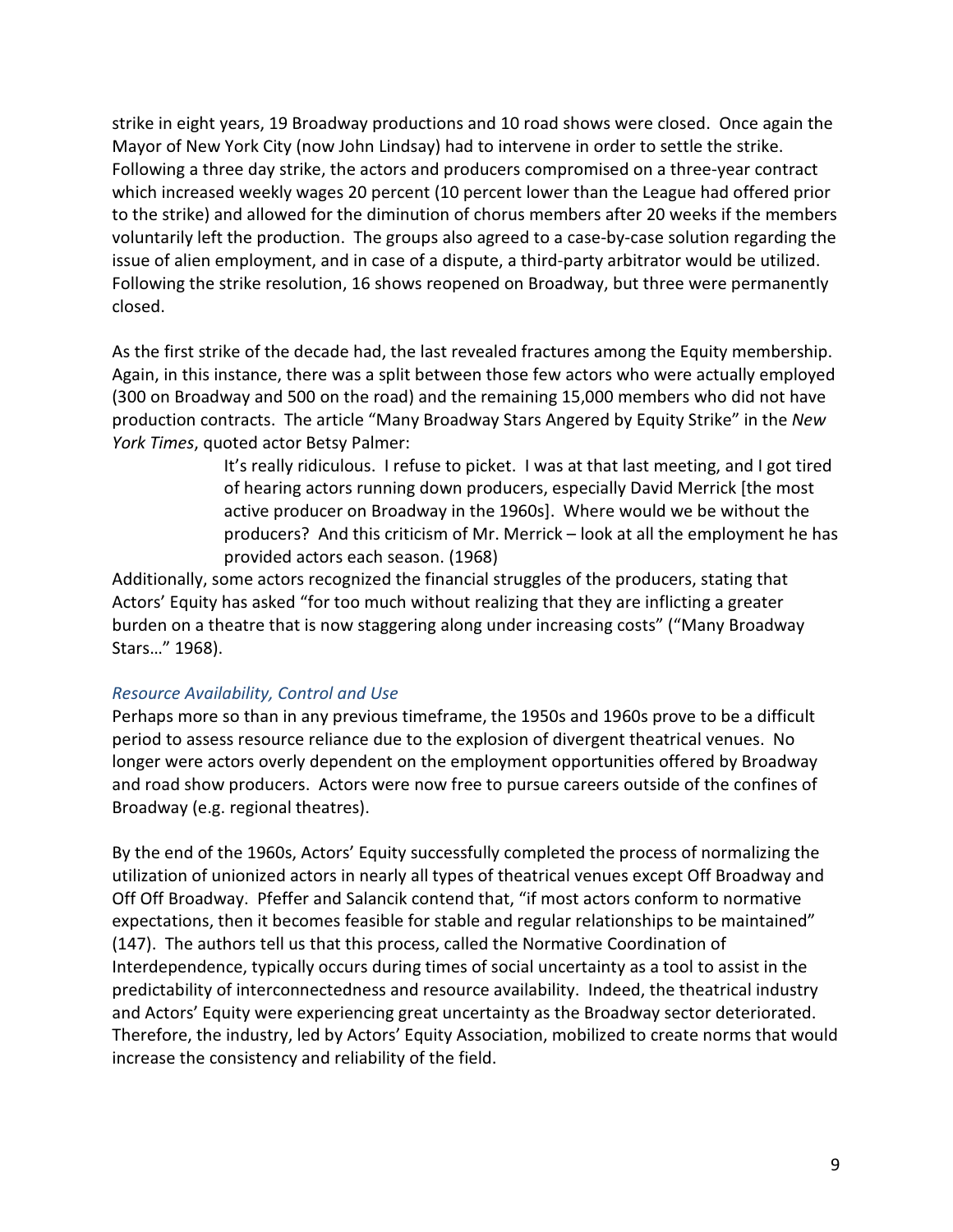## Beyond Broadway

The League's (renamed the League of American Theatres and Producers in the mid-1970s)

relationship with Actors' Equity in the last decades of the  $20<sup>th</sup>$  century would not nearly as hostile as they had been in the 1960s. Despite some tense contract negotiations, there were no actors' strikes on Broadway. While tensions settled with the Broadway and tour producers, tensions were mounting between Actors' Equity and the League of Off Broadway Producers over the negotiations for a new League of Off Broadway Producers<br>over the negotiations for a new<br>three-year contract. The League of Off Broadway Producers represented producers at venues in New York City outside of the Broadway theatre district with The League's (renamed the League of American Theatres and Producers in<br>relationship with Actors' Equity in<br>the last decades of the 20<sup>th</sup> century<br>would not nearly as hostile as they<br>had been in the 1960s. Despite<br>some tens



Association. Figure 4. Geraldine Page and Rip Torn. Photo Credit: Actors' Equity

smaller seating capacities (typically 100-499). The current contract provided salaries of \$75 for AEA members, but in the new contract, AEA wanted to increase the weekly minimum to a sliding scale that started at \$200 and capped at \$290 depending on the weekly gross of the theatre. The \$200 demand for Off Broadway by Equity topped the \$164.45 minimum that existed on Broadway. The League refused the demand and offered a ten percent increase in the first year with three percent increases in the second and third years. After two weeks of negotiations, Equity decreased its demand to \$137.50, but the League held firm. The current contract provided salaries of \$75 for<br>vanted to increase the weekly minimum to a<br>at \$290 depending on the weekly gross of the<br>by Equity topped the \$164.45 minimum that<br>elemand and offered a ten percent increase

On November 16, 1970, Equity members went on strike against the Off Broadway producers<br>making it the first actors' strike Off Broadway. AEA had altered its salary demands – lowering making it the first actors' strike Off Broadway. AEA had altered its salary demands – lowering the minimum salary to \$125 but raising the high-end of the sliding scale to \$405 per week. The League increased its salary offer to a 20 percent raise in the first year followed by \$5 increases<br>in the next two years. The strike shut down 17 productions and affected 200 actors. in the next two years. The strike shut down 17 produc tions and affected 200

By December, the two groups were still at odds. A state mediator was brought in to assist the groups in coming to an amicable decision. However, on December 4, AEA members voted to continue with the walkout of Off Broadway groups in coming to an amicable decision. However, on December 4, AEA members voted to continue with the walkout of Off Broadway. On December 8, the strike had reached its 23<sup>rd</sup> day -- with no signs of a settlement in the near future. The state mediator said that the groups were now further apart on the issues than when the strike began. Two days later, the League agreed to submit the case for arbitration. However, Actors' Equity refused unless certain issues were removed from arbitration, including pension and payment for the taping of productions. On December 17, both parties agreed to submit the case for binding arbitration. The agreement put an end to the 31-day strike, the longest strike in Equity history (one day longer than the strike of 1919). Arbitration resulted in a sliding scale wage system that started at \$125 per week and capped at \$200. Additionally, Off Broadway theatres had to be officially operated Figure 4. Geraldine Page and Rip Torn. Photo Credit: Actors' Equity<br>
the<br>
with<br>
with<br>
with<br>
with<br>
with<br>
with<br>
with<br>
the sign and capped at 5290 depending on the weekly minimum to a<br>
to figure and Arbitratic to increase the sues than when the strike began. Two days later, the League<br>pitration. However, Actors' Equity refused unless certain issue<br>including pension and payment for the taping of productions.<br>greed to submit the case for binding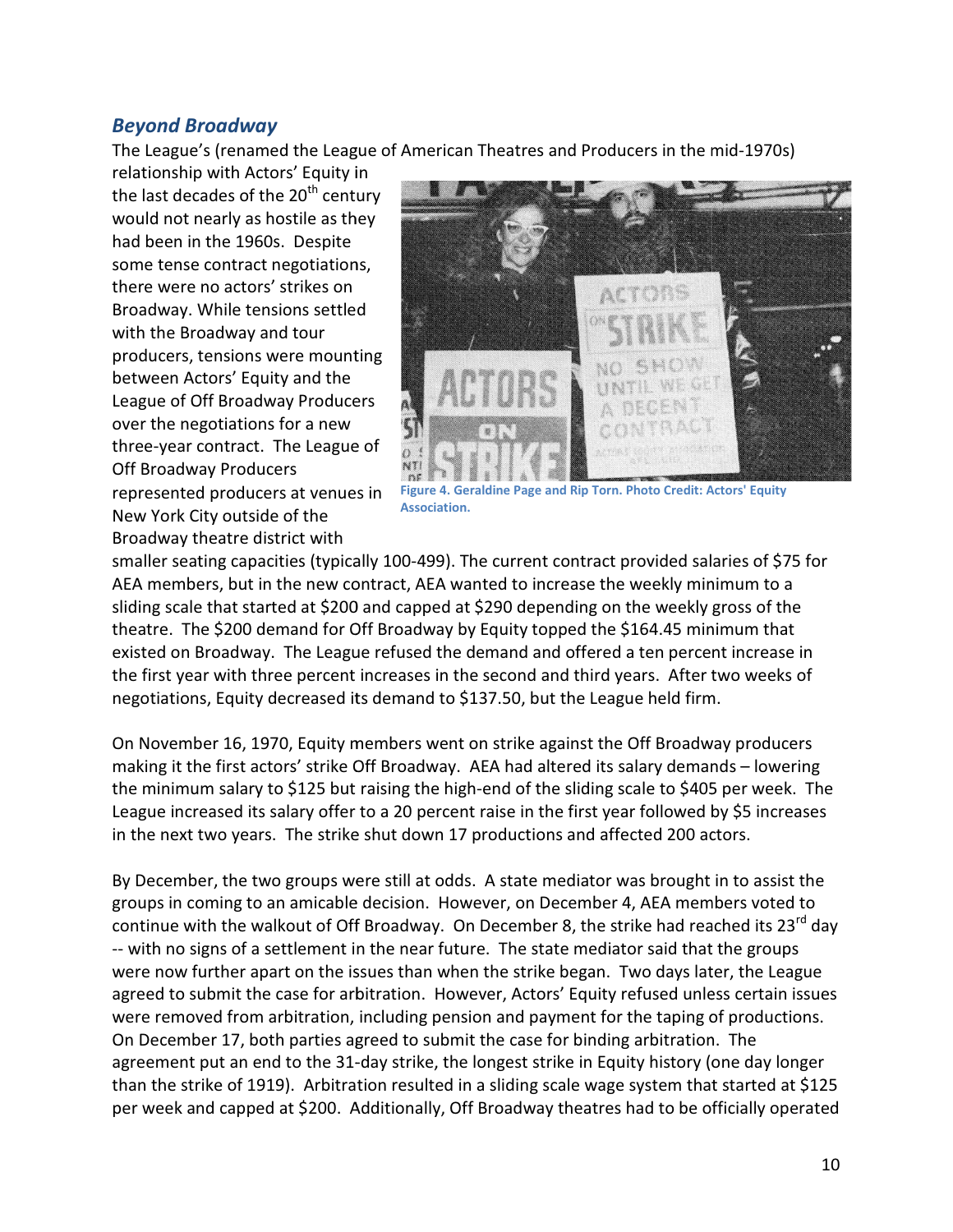under an Equity shop ratio (in this case one non-union actor was permitted for every nine Equity actors but only if the cast was 12 or more).

Actors Equity and the League of Off Broadway Theatres would have a brief reprieve before the tensions would mount again. In 1973, the current contract was about to expire and once again the groups needed to negotiate a new three-year contract. Equity arrived at the table with three primary demands: salary increases of \$12.50 each year; the implementation of a full union shop Off Broadway (no non-union actors); and the hiring of Equity understudies. However, the League did not come to the negotiating table. Instead, the League sent a professional negotiator to hear Equity's demands but not to make a contract offer. This occurred for nearly six weeks before the President of the League actually arrived to negotiate. The tactic increased the cynicism of Actors' Equity, whose new Executive Secretary, Donald Grody was quoted as saying, "We can't help but feel pessimistic about the negotiation of a new contract" (Calta 1973, 46).

The deadline for negotiations loomed, as the current contract was set to expire in four days, on January 6, 1974. AEA threatened that its membership would not work past the deadline. A strike would impact 11 productions and 130 AEA members. But the conflict was escalating. One producer stated, "There's a hard-care group in Equity that wants to eliminate Off Broadway. After each negotiation, you lose more and more theatres" (Calta 1974, 44).

On the day of the strike deadline, the League of Off Broadway producers came to the table with an offer for a four-year contract. The contract offered \$12.50 a year salary increases each year, which by the end of the contract would raise the minimum salary from \$125 to \$175 but would alter the sliding scale so that more shows would be able to pay the minimum salary. The offer also included some pension and health benefit improvements and raised the ratio of Equity to non-union actors. Actors' Equity rejected the offer, stating that the salary increases were inadequate due to the change in the sliding scale system and the refusal to adopt a full union shop. The union began strike preparations.

Actors' Equity agreed to a one-week extension of the strike deadline, allowing a little more time to come to agreement on the terms of the contract. As the new deadline approached, the factions were still grappling with the same issues. Equity agreed to extend the strike deadline once again. However, even after extending the strike deadline for two weeks, an agreement could not be reached. Thus, on January 21, 1974, Equity, for the second time in four years, went on strike Off Broadway. This strike, however, would not be as devastating as the last. By the following day, the parties agreed to submit the contract for binding arbitration, thus, ending the one-day strike.

While AEA had been able to successfully negotiate Off Broadway, a new theatrical movement was taking place Off Off Broadway. The Off Off Broadway movement, which had begun in the late 1950s with the coffee house movement, had moved toward institutionalization by the 1970s. A theatrical faction that started with perhaps a dozen cafes and coffee houses exploring the *avante garde* and making political and social statements about civil rights and the Vietnam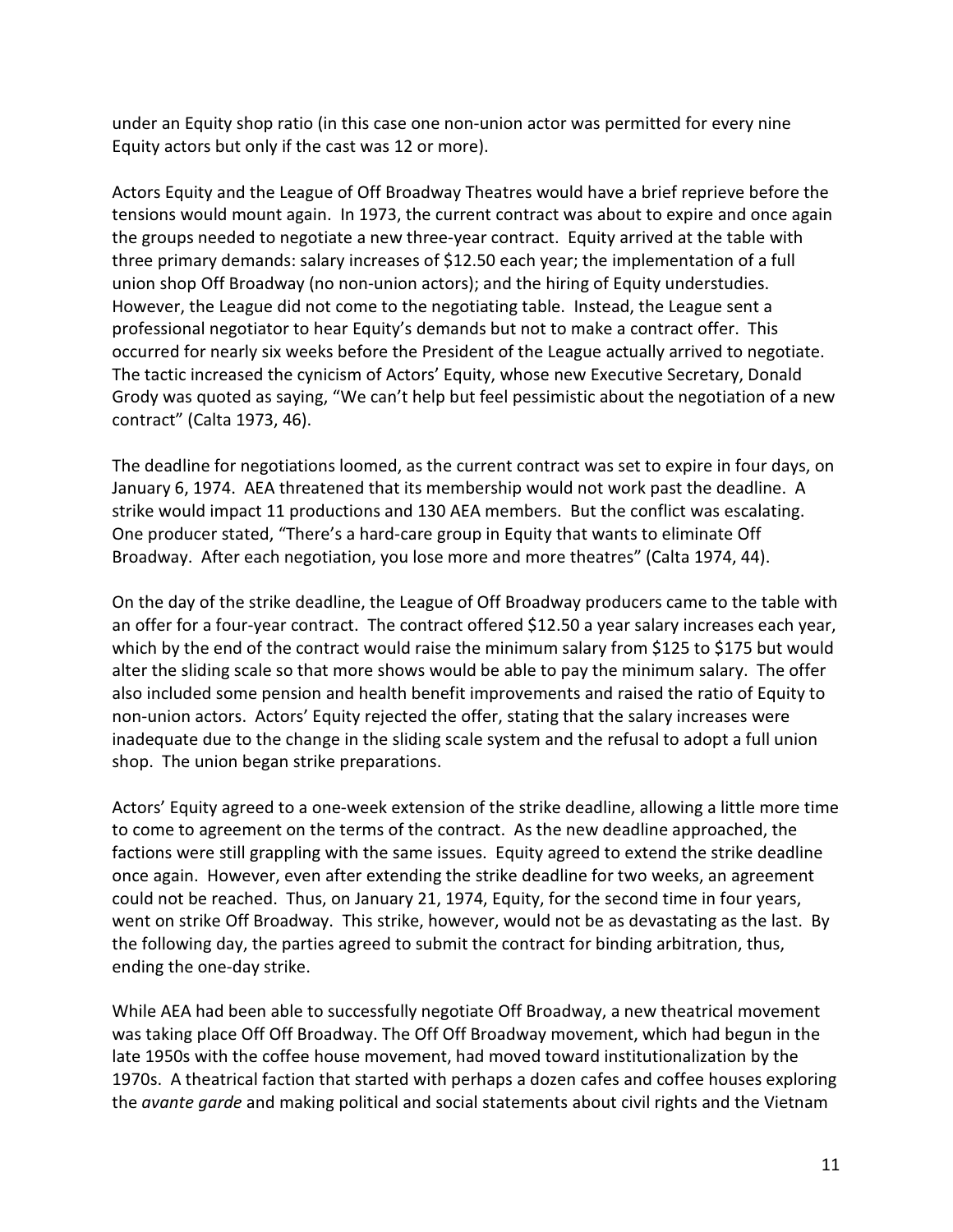War had exploded into 150 theatrical groups by the mid-1970s. The Off Off Broadway venue was becoming more professionalized with its own associations, including the Off Off Broadway Alliance (OOBA) with 57 member theatres and the Black Theatre Alliance with 19 theatres. Additionally, the theatres were playing more popular productions. Yet, in general, these theatres were still characterized by low budgets and irregular schedules.

The continued expansion and visibility of Off Off Broadway was troubling for Actors' Equity Association. Try as it might, the union had a difficult time reigning its own membership and regulating the industry. In fact, journalist Stuart Little explained that, "Equity has found that policing this area [Off Off Broadway] is like legislating sex" (1974, 75) – a near impossibility. Additionally, Little described Equity's Council as middle-aged and Broadway-focused, which made it difficult for them to understand why young AEA members wanted to work in these venues at all – let alone for free.

Actors' Equity had certainly tried to regulate these theatres. First, Equity banned its members from performing for free in these shows, but the members defied the restrictions. Consequently, AEA established a Showcase Code, which permitted AEA members to perform in these venues without pay as long as the theatre had fewer than 100 seats; there were no more than 12 performances; there was no charge for admission; and the productions were not advertised. However, actors continued to violate the Code by performing in productions outside of these guidelines and producers hired Equity actors also in defiance of the Code.

In 1975, Equity established a new Showcase Code stating that the union was protecting its members from exploitation. The new code still allowed actors to work without weekly salaries; however, it required producers to provide any amount equal to two subway fares each day of rehearsal and performance. More significantly, the new code stipulated that the box office receipts for three performances including a Saturday night performance be divided among Equity cast members. It also established a profit sharing plan for AEA actors – two percent of the profits of any successful production or if the actors were required to rehearse for more than four weeks, eight percent. These profits were historically awarded to the playwright of the work. Thus, this new demand put Equity at odds with the Dramatists Guild. Furthermore, the new code provided that if an Off Off Broadway production was moved to a commercial venue (typically Off Broadway or Broadway), the originating actor could keep his or her role or receive four weeks' salary. The code also wanted a commitment from Off Off Broadway producers to solely use Equity actors.

Within days of Equity's announcement, AEA found itself under attack not only by the producers and playwrights but also its own membership. In response, the producers held an anti-code rally. The rally focused on the limitations of the new code. Producers spoke of the increased costs, which would lead to fewer productions and, therefore, fewer opportunities for actors and playwrights. The producers also accused Equity of interfering with an actor's right to work. Petitions were also circulated which would suspend the code until the entire Equity membership could vote on its content. While Equity representatives were invited to the rally, their voices were rarely heard. Notably, an AEA representative attempted to explain the virtues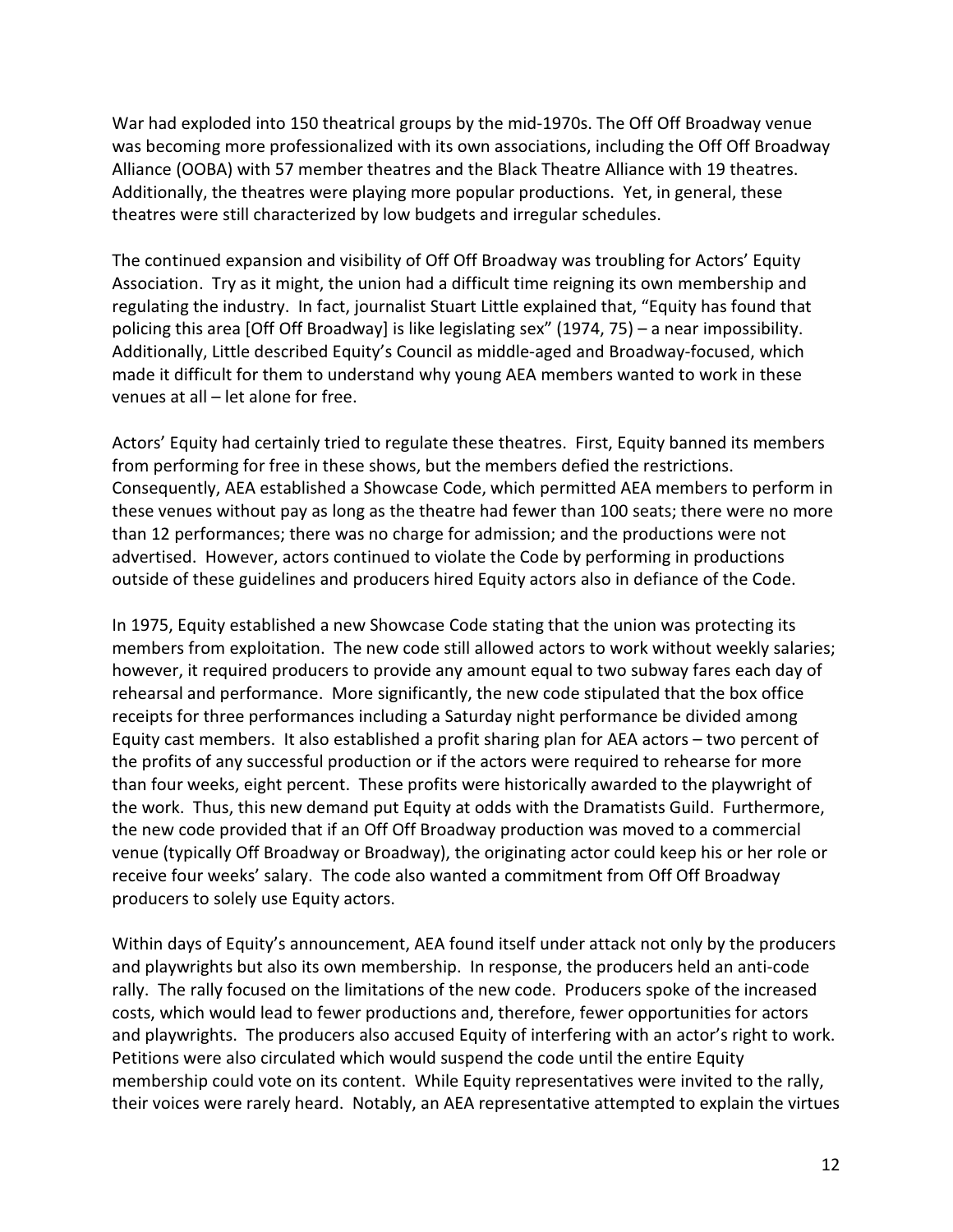of the code but was consistently interrupted by attendees – often AEA's own members. The rally was described as a "bitter shouting match" (New York Times 1975, 47).

Five days later, Actors' Equity held a special membership meeting where members were allowed to vote on the implementation of the new code. The membership overwhelming voted against the new code. One actor commented, "After reading the code, I realize that the people who made it do not understand me. They do not know what is going on" (Lester 1975, 89). The overwhelming loss Actors' Equity experienced as its own members voted against its measure, publicly demonstrated the disconnect between the primarily young actors that worked in these venues and union administrators. Actors' Equity viewed Off Off Broadway as a profit-producing venture that could be a reasonable form of employment for its membership if it conformed to union rules. Yet, the AEA members viewed these theatres as a training ground, a place to practice their art form, and explore new techniques and ideas – more a place of freedom and expression than a job.

Despite its significant loss over the Showcase Code, Actors' Equity did not give up on the revision of the regulations governing Off Off Broadway. Although, Equity did admit it had erred in the previous code – not in its content but in the education of its members as to why the code was necessary.

Two years later, Actors' Equity announced that its membership would vote on a new code, which would create norms, to cover Off Off Broadway productions. However, the provisions of the new code had never been discussed with the Off Off Broadway Alliance (OOBA). This action was indicative of a primary issue that had been brewing between the groups for almost four years. The OOBA wanted Equity to negotiate a contract with them. However, Equity refused to create a contract instead opting for an enforceable code that did not need to be approved by both parties. Thus, a code would allow Equity to regulate the actions of its own membership and penalize AEA actors for working with companies that refused to sign the code. The enforcement of the code, which prohibited AEA members from working with theatres that had not signed it, would pressure theatres into signing the Showcase Code in order to gain access to Equity actors.

In response to Equity's refusal to negotiate, the OOBA sent mailings to AEA members and held meetings attempting to convince the membership that it is only fair for the OOBA to be involved in the creation of the code or preferably a negotiated contract. Much to Equity's dismay, the OOBA was more influential than the union was at convincing its own membership. Thus, when the general membership vote was held on the new code, once again the AEA members defeated the proposed Showcase Code. This time, however, after voting down the proposed code, the AEA membership proposed and voted on its own proposal. This proposal read that Actors' Equity must "promptly and in good faith commence negotiations with Off Off Broadway so as to establish an agreement governing the conditions of employment of the Actors' Equity Association membership at the Off Off Broadway theaters" (Gussow 1978, 14). This proposal passed -- forcing the union into negotiations that it had been refusing for years.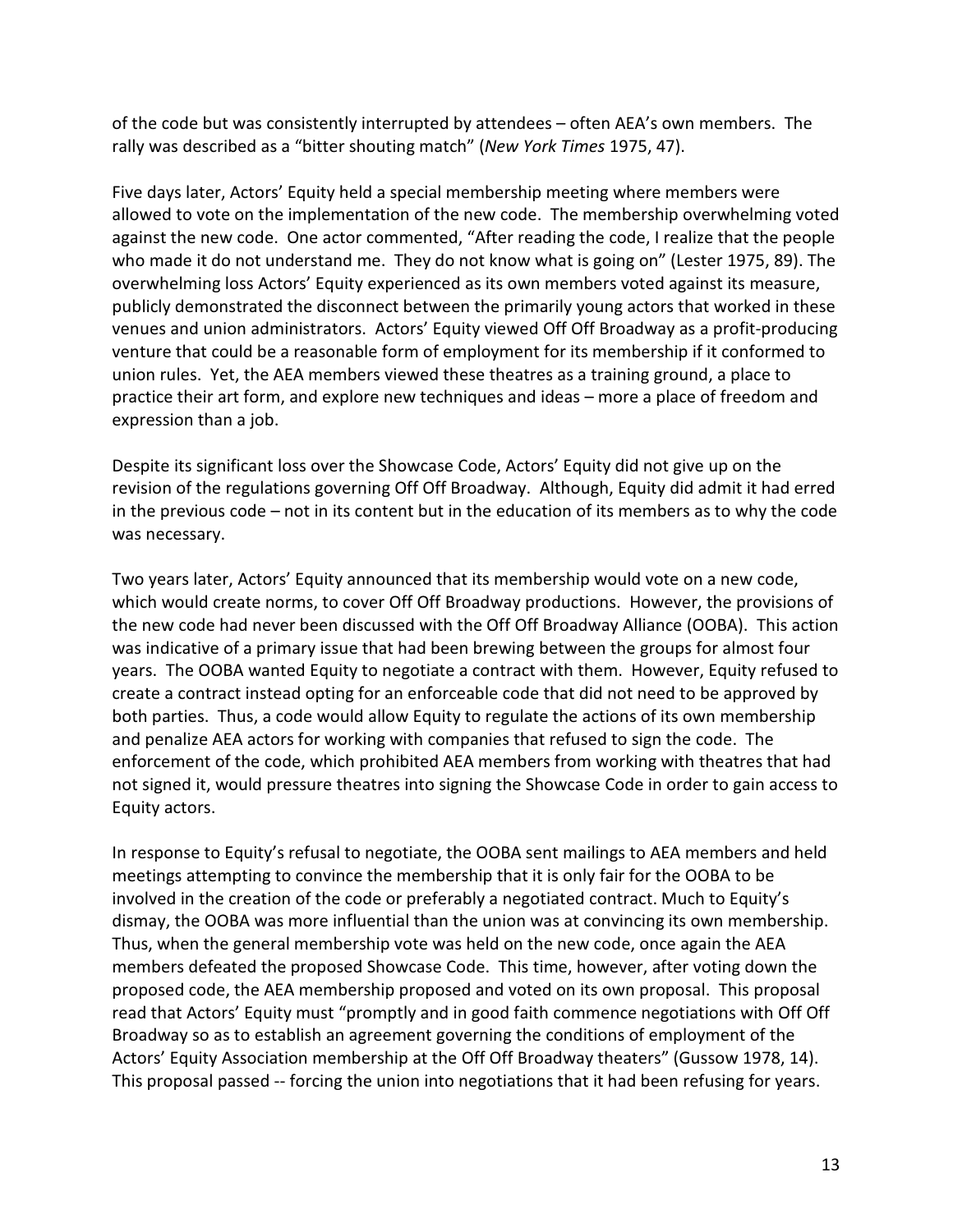The groups attempted negotiation for a full year and a half to no avail. As the beginning of the 1979-1980 season approached, Equity and the OOBA were no closer to resolving their differences. Thus, Off Off Broadway theatres remained dark. While the representative organizations could not come to an agreement, Equity began approaching companies individually. The divide-and-conquer tactic that proved successful with Broadway theatres some 50 years previously was attempted again. While not nearly as successful this time around, Equity did manage to get five theatres to sign the Showcase Code and subsequently reopen by November of 1979.

In the absence of a negotiated agreement between Equity and the OOBA, Actors' Equity moved forward with the implementation of a code, now titled Equity's Funded Nonprofit Theatre Code. Within the code, there was a stipulation that read: "The Code is granted with the provision that the Producer and the Author acknowledge a lien against the play, generated as a result of services rendered by AEA members rehearsing and performing the play in the Code Production, and that the Producer and the Author both agree and warrant that they are bound jointly and separately to convey notice of said lien to subsequent producing interests." Under the new code, both the producer and author of the play were required to sign an agreement that would make both the playwright and original producer of a production financially liable to the actors should the work ever be produced in the future and the actor was not hired. There was no time limit set on the provision – which caused producers and playwrights to wonder if they would still be liable 20 years down the road. The unusual stipulation in the code caused outrage among playwrights who subsequently created an association entitled the Playwrights' Coalition Against Actors' Equity Funded Nonprofit Theatre Code.

The first casualty of Equity's new code was the play Split by Michael Weller. The play was being produced at the Second Stage Theatre, a theatre that had refused to sign the code. Therefore, Equity members were forbidden by the union from performing there. Nonetheless, Equity members defied their union and took parts in the production. The production opened and received favorable reviews. When Equity learned that its members had been performing at a theatre that had not signed the code, an AEA representative arrived at the theatre one hour before curtain. AEA demanded that the theatre sign the code and retroactively pay salaries to its members. Faced with the shutdown of the production, the producers signed the agreement and the show went on that night.

However, the agreement also required the signature of the playwright. Weller refused to sign the agreement stating: "Equity is trying to make me a tool in its collective-bargaining procedures. How can I obligate myself in that way? The only playwrights who sign the agreement are beginners who don't know any better" (Buckley 1980, 13). Upon Weller's refusal to sign the agreement, Equity had Split shutdown.

Angered by Equity's action and concerned about the ramifications of the code, Weller filed a lawsuit with the Federal court in October 1980. In the suit, Weller alleged that Equity had violated the National Labor Relations Act and the Sherman Antitrust Act by restricting trade. Upon filing, five other playwrights joined the lawsuit including David Mamet and John Olive.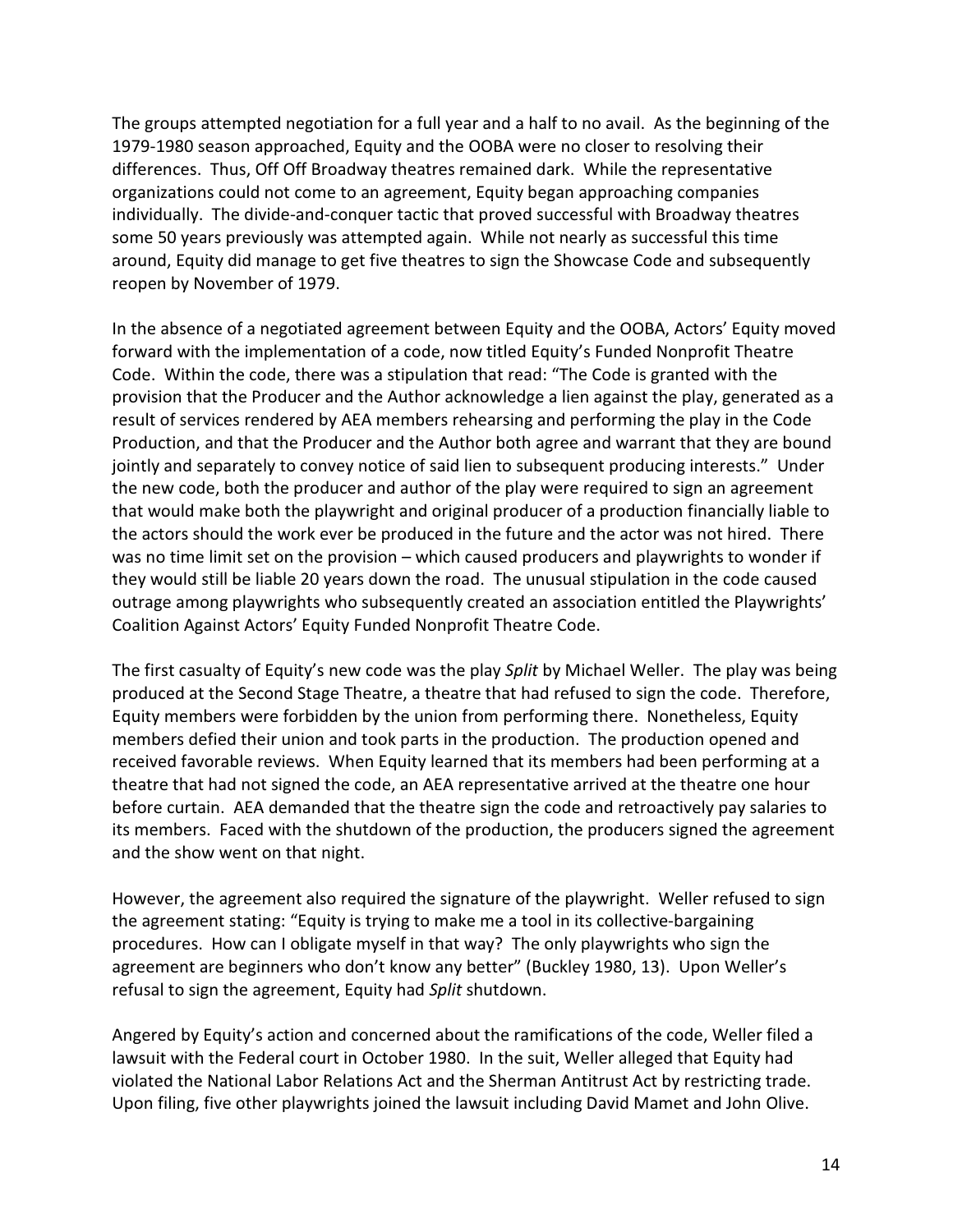For nearly two months following the filing of the lawsuit, Equity made no comment. Then, Equity publicly stated that it had decided to contest the suit "in the strongest manner possible to the bitter end" (Gussow 1980, C26).

While Equity took an assertive public stance, internally, there were discussions of a settlement. The union did settle the lawsuit out of court in November of 1981. The resolution of the lawsuit alleviated what had become a near decade-long war between Actors' Equity Association and the Off Off Broadway community. The resolution did not restore Off Off Broadway to the height of productivity it had in the early 1970s. However, the decline may have also been influenced by the economic and social changes of the time.

## Resource Availability, Control and Use

By the 1980s, Equity had successfully restructured the industry so that it revolved around the actors' union. If a company wanted to do a live performance with actors, it contacted Equity. Thus, there were no strikes or work stoppages because they became unnecessary. The last theatrical producers to really revolt against Actors' Equity were those of Off Broadway and Off Off Broadway – yet Equity was able to establish contracts there as well. Equity has penetrated every area of the theatrical industry – indeed, virtually every area of live performance (Equity even investigated gaining jurisdiction over wrestling and the Playboy Bunnies). Thus, for the first time in the existence of the union, Actors' Equity Association established itself as a true power in the theatrical industry.

## **Conclusion**

Actors' Equity Association has utilized a large-scale labor strike just a few times in its history. While on the surface it appears that Actors' Equity was striking for salary increases or the development of pension plans, the impact of the union demands was much more significant if examined through the lens of Pfeffer and Salancik's Resource Dependence Theory. In each instance, the strike resulted in an increase of a concentration of power and authority within the theatrical environment – specifically to gain control over the industry (1919), retain its control (1960s) or expand its control (1970s). These strikes also allowed Actors' Equity the ability to limit the ability of the critical resource of "actors" (creation of scarcity) and create a larger number of theatrical organizations that were connected through its association with Actors' Equity (interconnectedness). These factors have allowed AEA to significantly influence the development of the entire theatrical industry.

While the strikes were not always clear victories for Equity, especially in the case of Off Off Broadway, the act of striking – of engaging its memberships and negotiating with producers were processes that branded Actors' Equity as the profession's voice and controlling force. In this way, AEA adjusted to and coped with it social environment, demonstrating a certain nimbleness in tackling the different realities of Broadway, Off Broadway and Off Off Broadway. Further in doing so, Equity established norms (e.g. contractual standards), which included standard pay scales, working hours, and physical working conditions for all professional theatres in New York City, on the road, in regional theatre, dinner theatres and in children's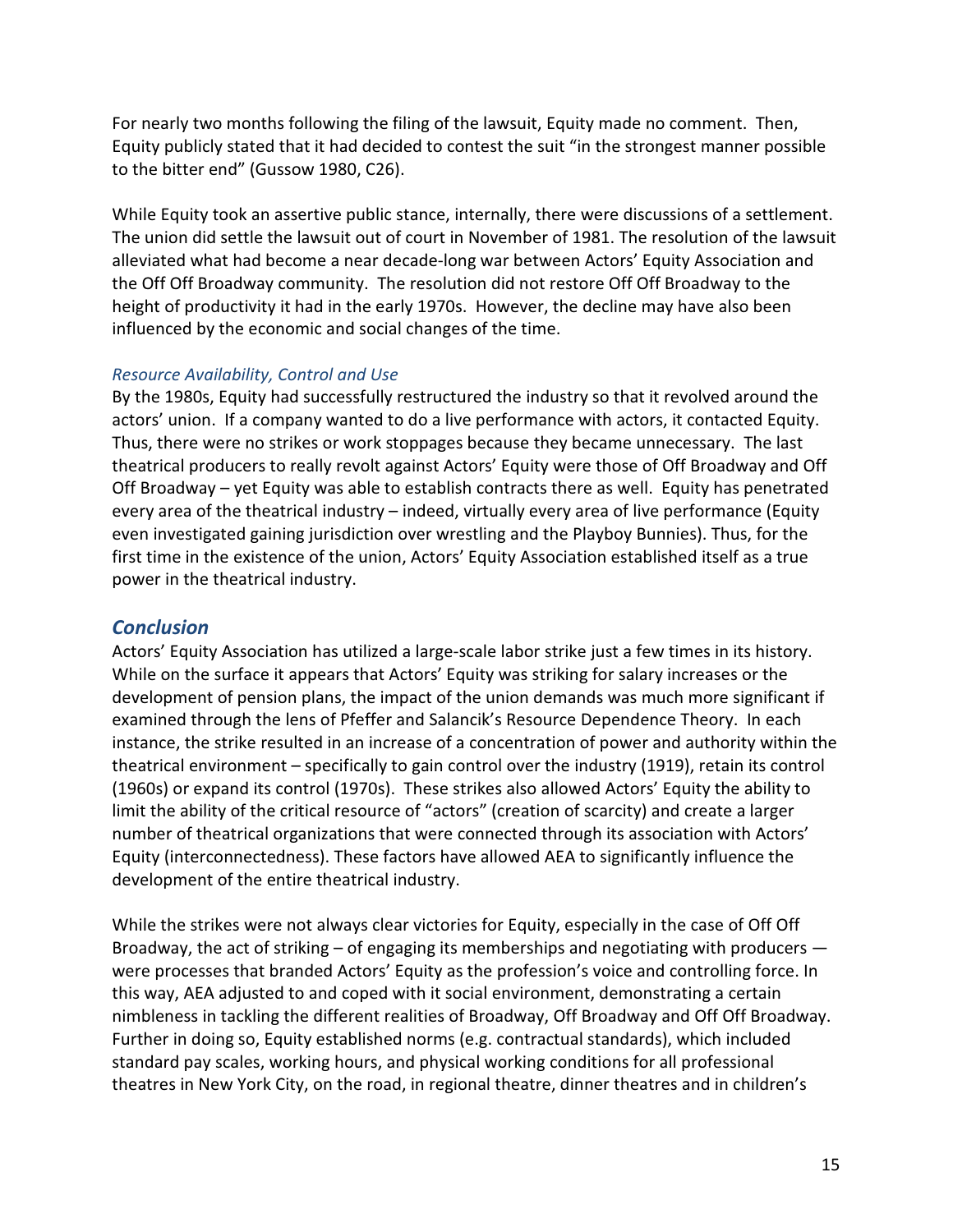theatres. In short, to be a "professional theatre" meant the theatre operated under an Equity contract.

More importantly, Equity redefined what it meant to be a professional actor. Years of experience no longer equated with professional status. To be a professional actor meant to be a card-carrying member of the theatrical actor's union, Actors' Equity. If an actor did not possess an Equity card he or she was an amateur. This status helped to ensure the loyalty of its membership. Thus, Equity came to control one of the industry's primary resources. This control provided the union with the power and authority necessary to direct change throughout the theatrical industry. Actors' Equity had effectively convinced everyone from the Broadway producer, to the dinner theatre owner in New Mexico, to the United States Government, to the aspiring young actor in Miami, to the theatre-going public, that the only professional theatrical actors were Equity members. Others would look to Equity as the sole arbiter of the acting profession. In doing so, Actors' Equity came to control one of the industry's primary resources. This control provided the union with the power and authority necessary to direct change throughout the theatrical industry.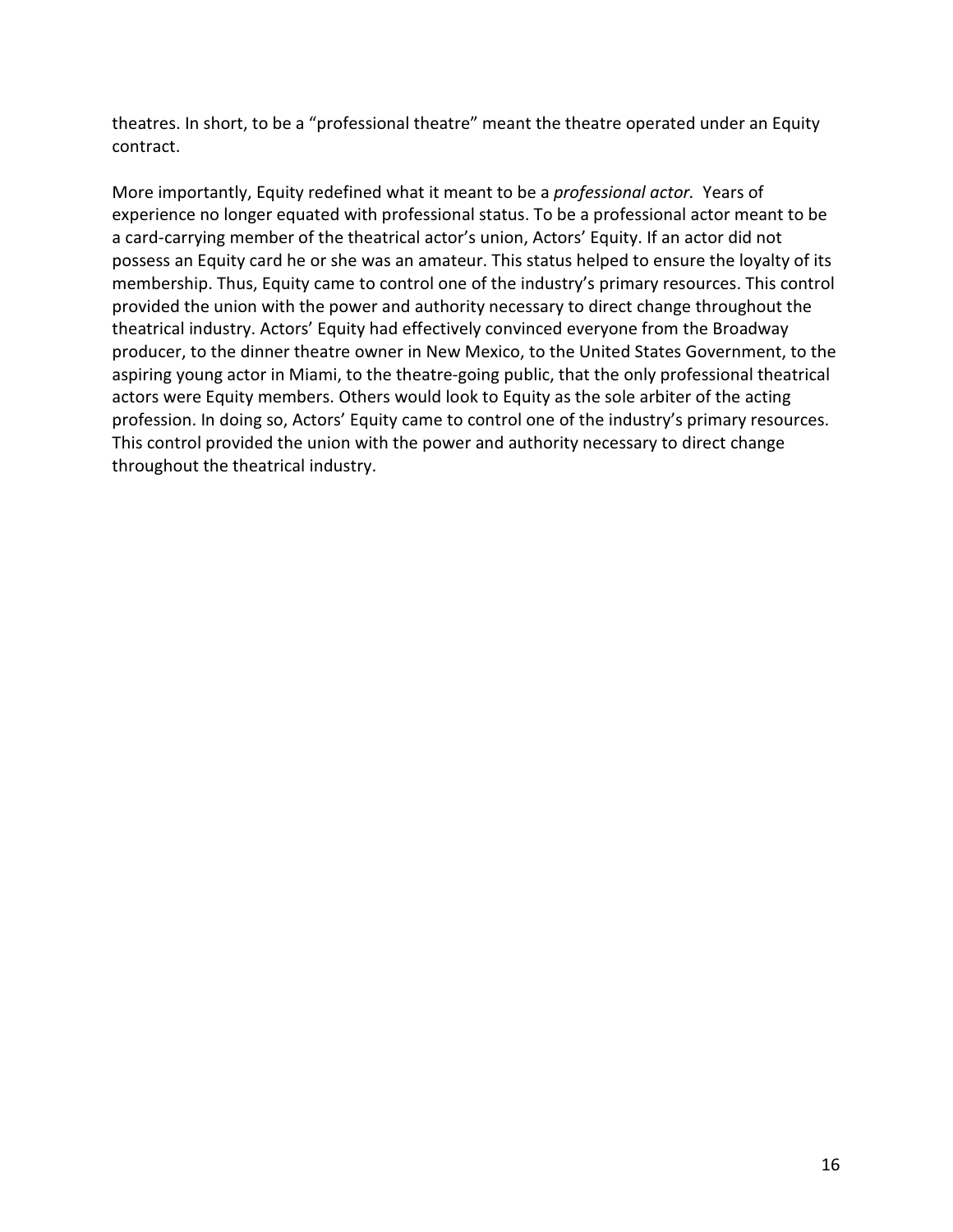# Bibliography

Bernheim, Alfred L. The Business of the Theatre: An Economic History of the American Theatre, 1750-1932. New York: Benjamin Blom, 1932.

"Broadway Blackout." Daily News. June 1960.

Buckly, 1980. Actors' Equity Association. Actors' Equity Association: Records; Wagner 011; Box 86; Tamiment Library/Robert F. Wagner Labor Archives.

Calta, Louis. "Accord Reached In Off Broadway Strike." New York Times 17 Dec. 1970: 62.

- ---. "Agreement On A Later Curtain Advances With Offers Of Help." New York Times 21 Oct. 1972: 39.
- ---. "Broadway Enjoying A Profitable Period Despite Recession." New York Times 15 June 1975: 1.
- ---. "Details Of Musicians' New Pact Revealed." New York Times 14 Oct. 1975: 32.
- ---. "Equity And Producers Agree To Submit Pay Dispute To Binding Arbitration." New York Times 22 Jan. 1974: 32.
- ---. "Equity Ratifies 3-Year Contract." New York Times 26 Jun 1971: 20.
- ---. "Gloom Prevails Off Broadway." New York Times 12 Jan. 1974: 21.
- ---. "Lights Are Dimmer On Great White Way." New York Times 21 Dec. 1973: 48.
- ---. "Mediators Try To Block Strike Off Broadway." New York Times 27 Oct. 1970: 52.
- ---. "Nederlanders Acquire National Theater." New York Times 11 Sept. 1970: 32.
- ---. "New Guides Set Up by Actors' Equity." New York Times 9 Aug. 1975: 33.
- ---. "No Talks In 2d Day Of Actors' Strike." New York Times 18 Nov. 1970: 39.
- ---. "Off Broadway Actors Go On Strike." New York Times 17 Nov. 1970: 52.
- ---. "Off Broadway Faces Strike Threat By Actors Equity." New York Times 27 Dec. 1973: 46.
- ---. "Producers Cool To 8 P.M. Curtain." New York Times 14 Sept. 1971: 46.
- ---. "Talks Resume To Avert An Off Broadway Stage Strike." New York Times 3 Jan. 1974: 44.
- ---. "Theater League, Equity in Accord." New York Times 29 June 1974: 15.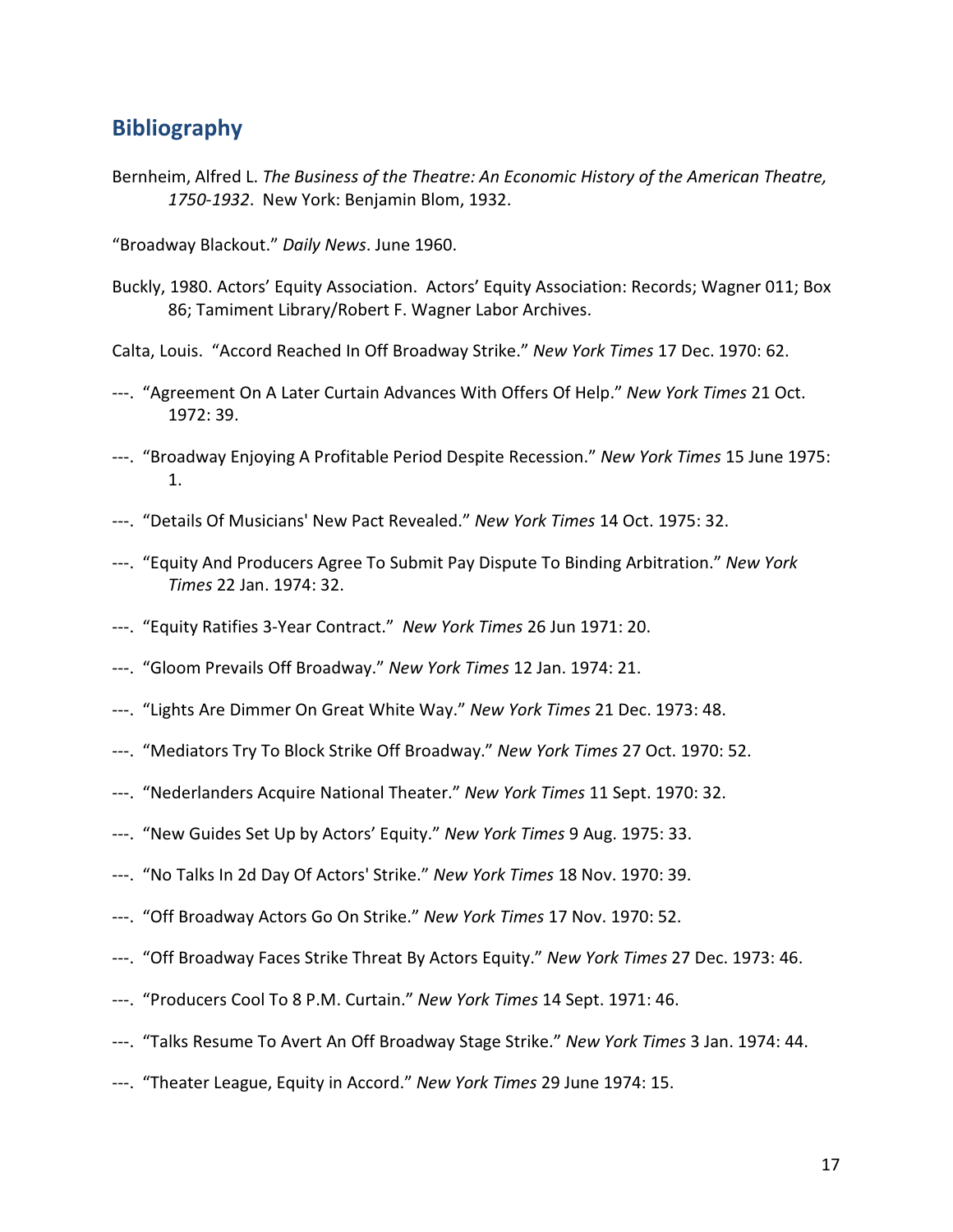- ---. "Theater League, Equity in Accord." New York Times 29 June 1974: 15.
- ---. "26 Stage Troupes Form League to Bargain With Actors Equity." New York Times 1 April 1966: 26.
- ---. "Equity is Accused on Theater Code." New York Times 23 Feb. 1976: 20.
- ---. "Equity Ratifies 3-Year Contract." New York Times 26 June 1971: 20.
- ---. "Money the Issue for Off Broadway." New York Times 10 Jan. 1974: 47.
- "Equity Off Broadway Rules Stir Rift" New York Times 20 Aug. 1975: 47.

"Facts In Musicians' Strike." New York Times 19 Sept. 1975: 27.

Gemmill, Paul Fleming. Collective Bargaining by Actors, Philadelphia, 1926.

- Gussow, Mel. "Dispute Between Equity And Off Off Broadway Is Resolved Out Of Court." New York Times 25 Nov 1981: C16.
- ---. "Long Theater Strike Seen As Musicians' Talks Stall." New York Times 21 Sept. 1975: 1.
- ---. "Meeting Today In Equity-Off Off Broadway Dispute." New York Times 3 Dec. 1980: C26.
- ---. "Off Broadway Is Making A Vigorous Comeback." New York Times 21 Sept. 1979: C1.
- ---. "Off Off Broadway Battling For Its Life." New York Times 27 Apr. 1978: C17.
- ---. "Pay Or No Pay, Actors Find The Play's The Thing." New York Times 13 Jan. 1975: 60.
- ---. "Showcase Code Is An Off Off Standoff." New York Times 2 Oct. 1975: 45.
- ---. "Some Showcases Settle With Equity." New York Times 30 Oct. 1979: C20.
- ---. "Union Bars Off Off Broadway Code." New York Times 29 Apr. 1978: 14.
- ---. "Whither, Off Broadway?" New York Times 27 Jan. 1975: 21.
- ---. "Equity Dispute Clouds Off Off Broadway's Future." New York Times 30 Apr. 1979: C14.
- ---. "It's On On For Off Off Broadway." New York Times 7 May 1976: 54.
- ---. "Union Bars Off Off Broadway Code." New York Times 29 Apr. 1978: 14.
- ---. "Whither, Off Broadway?" New York Times 27 Jan. 1975: 21.

Harding, Alfred. The Revolt of the Actors. New Jersey: Quinn & Boden Company, Inc. 1929.